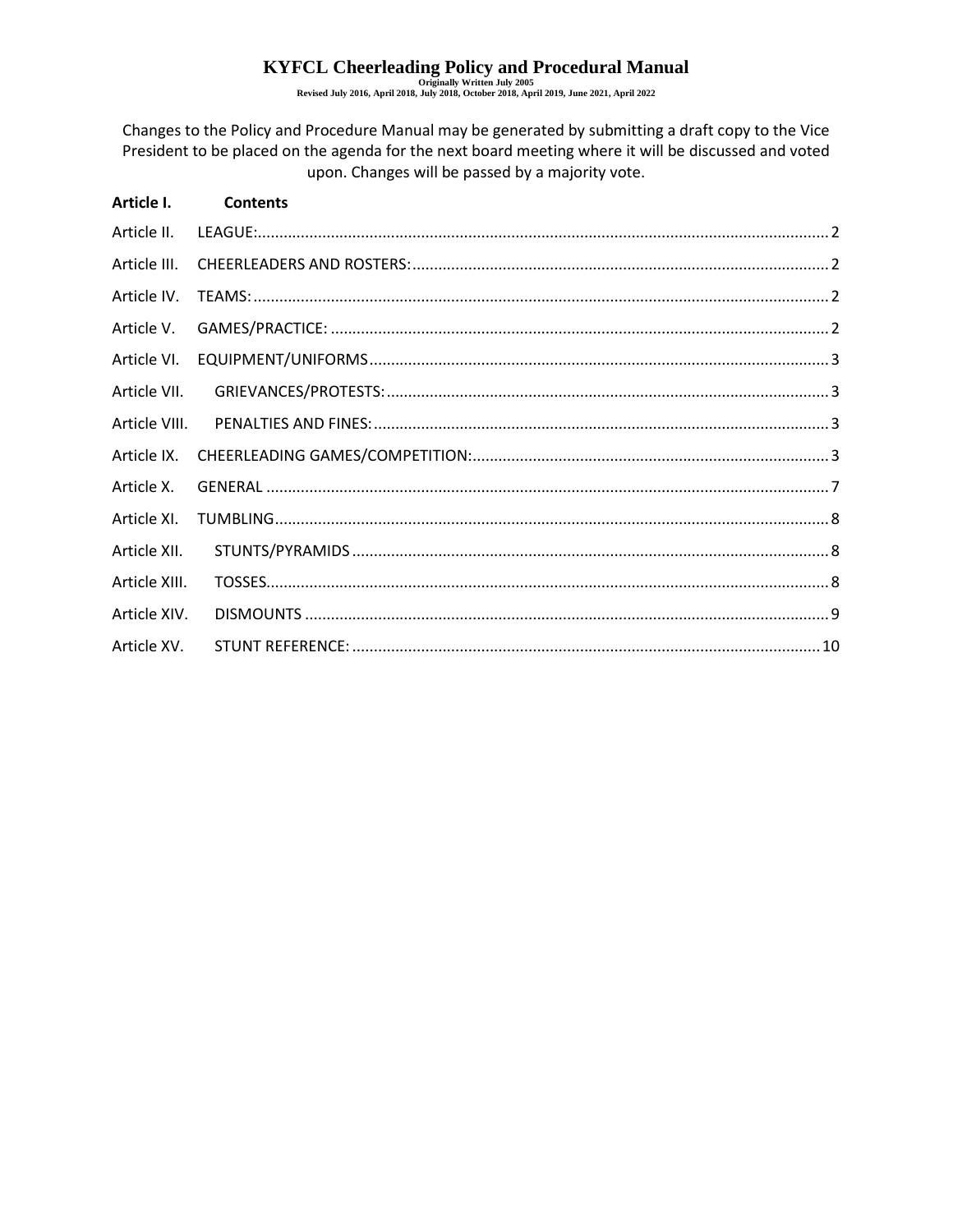**Originally Written July 2005 Revised July 2016, April 2018, July 2018, October 2018, April 2019, June 2021, April 2022**

### <span id="page-1-0"></span>**Article II. LEAGUE:**

- **1)** The annual entrance fee for the Cheerleading Event/Cheer for Charity shall be \$250.00 per year, per organization. The entrance fee must be paid by check to the KYFCL on or before the September meeting to the KYFCL Treasurer.
- **2)** Expenses will consist of trophies/medals, and other expenses deemed necessary to conduct the competition.
- **3)** The sponsor team who is hosting the cheerleading event for the season shall have the right to determine how much of the event funds will be distributed to charity or kept by the sponsoring team. The hosting team will choose the charity of their choice.
- **4)** Organizations not participating in CheerFest will lose their next CheerFest hosting opportunity.
- **5)** All head coaches (or designated alternates), 18 years of age and graduated from high school for Smurf, JV, Mid Varsity and Varsity must attend the mandatory coaches' clinic for required sessions. Penalty will be a \$300.00 fine assessed to the team without representation at each level for not attending the coaches' clinic.

### <span id="page-1-1"></span>**Article III. CHEERLEADERS AND ROSTERS:**

- **1)** Refer to KYFCL Policy and Procedural Manual and/or KYFCL By-Laws.
- **2)** Rosters with cheerleaders whose birthdates are not in compliance with KYFCL Bylaws and / or Policy and Procedures will result in penalties to include fines and / or disqualification from CheerFest as determined by KYFCL Grievance Committee.
- **3)** Any squads asking for an exception to combine teams, the average age (with rounding) of the two teams asking to combine will determine where your team competes at Cheerfest

## <span id="page-1-2"></span>**Article IV. TEAMS:**

- **1)** Team Names will be the same as listed in current KYFCL (football) Policies and Procedures.
- **2)** Territorial Draw Areas
	- **a)** Refer to KYFCL Policy and Procedural Manual and/or KYFCL By-Laws

#### <span id="page-1-3"></span>**Article V. GAMES/PRACTICE:**

- **1)** Games starting time will be the same as football.
- **2)** Squads not cheering at games will be accessed the following penalties per incident; Pre-CheerFest five (5) point deduction; Post –CheerFest \$100 monetary fine.
- **3)** The visiting squad shall approach the home side first to do their half-time cheer or appropriately spirited alternative. All squads are required to do a hello cheer or appropriately-spirited alternative. All squads (with the exception of pre-approved split-game squads) are expected to cheer an entire football game, regardless of weather.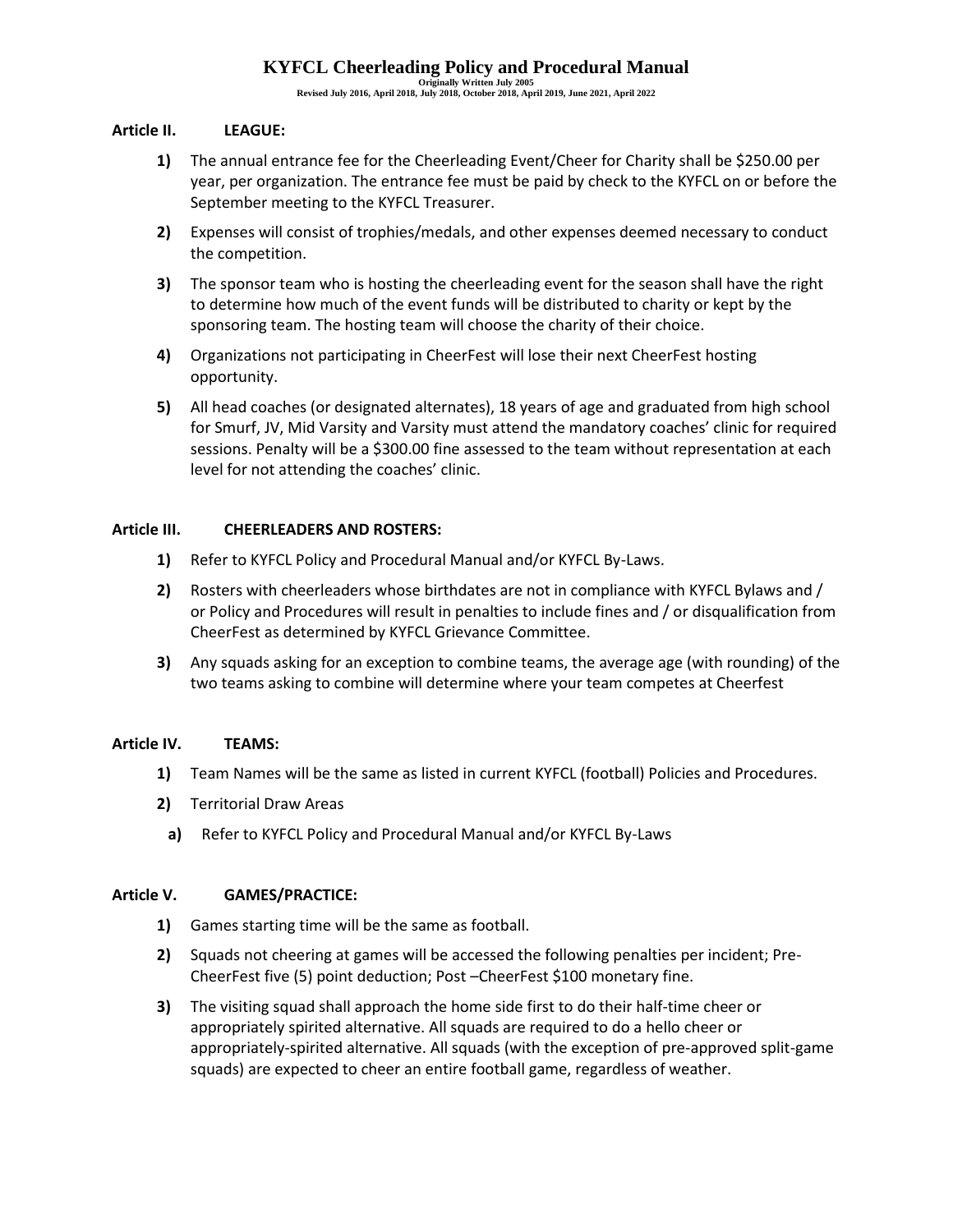**Originally Written July 2005 Revised July 2016, April 2018, July 2018, October 2018, April 2019, June 2021, April 2022**

- **4)** Any organized tumbling and stunting is prohibited during the first week of conditioning practice.
- **5)** Jumping is permitted during conditioning practice.

## <span id="page-2-0"></span>**Article VI. EQUIPMENT/UNIFORMS**

- **1)** For cheerfest, squads must be cheer uniform from regular season; no alterations may be finished to the uniform. (e.g., Tutu under skirts, additional scarves or embellishments)
- **2)** Apparel should be conducive to safe practices and performances. Jewelry of any kind, including earrings, nose, tongue and belly button rings, bracelets, necklaces, rings, etc. should not be worn. Jewelry must be removed and may not be taped over or covered. Exception: Medical ID tags/bracelets (must be taped to body) and rhinestones on uniforms.
- **3)** Hair needs to be fashioned so that it out of the face and does not cause a potential hazard while stunting.
- **4)** Appropriate footwear must be worn at all times. Soft-soled sneakers must be worn at all times.
- **5)** Only the following props are allowed: flags, banners, megaphones, poms, and signs.
- **6)** Casts, braces, etc. that are hard and unyielding or have rough edges or surfaces shall be appropriately covered.
- **7)** Acrylic nails are prohibited on game day and the day of Cheerfest. Fingernail polish is prohibited the day of cheerfest.
- **8)** Glitter is prohibited on the day of cheerfest.

#### <span id="page-2-1"></span>**Article VII. GRIEVANCES/PROTESTS:**

<span id="page-2-2"></span>**1)** Refer to KYFCL Policy and Procedural Manual and/or KYFCL By-Laws

#### **Article VIII. PENALTIES AND FINES:**

- **1)** Refer to KYFCL Policy and Procedural Manual and/or KYFCL By-Law
- **2)** Annual entrance fees not remitted to the KYFCL after the September meeting will result in a fine of \$50.00 to be remitted to the KYFCL treasurer.
- **3)** CheerFest registration forms not submitted by the September meeting will be considered late, resulting in a fine of \$50.00 to be remitted to the KYFCL treasurer. If a team / squad's number changes after submitting CheerFest registration forms, the Group 1 / 2 (large / small) may not be realigned.
- **4)** Violation of CheerFest rules and procedures, including those set by the host organization and passed by a majority vote of the Cheer Committee, will result in a five (5) point deduction for the squad committing the violation. If it is an organizational violation, which cannot be attributed to a specific squad, the point deduction will be taken from the Varsity squad of the organization.
- **5)** Music not submitted by October 1<sup>st</sup> of each year will result in a five (5) point deduction for the squad committing the violation.

#### <span id="page-2-3"></span>**Article IX. CHEERLEADING GAMES/COMPETITION:**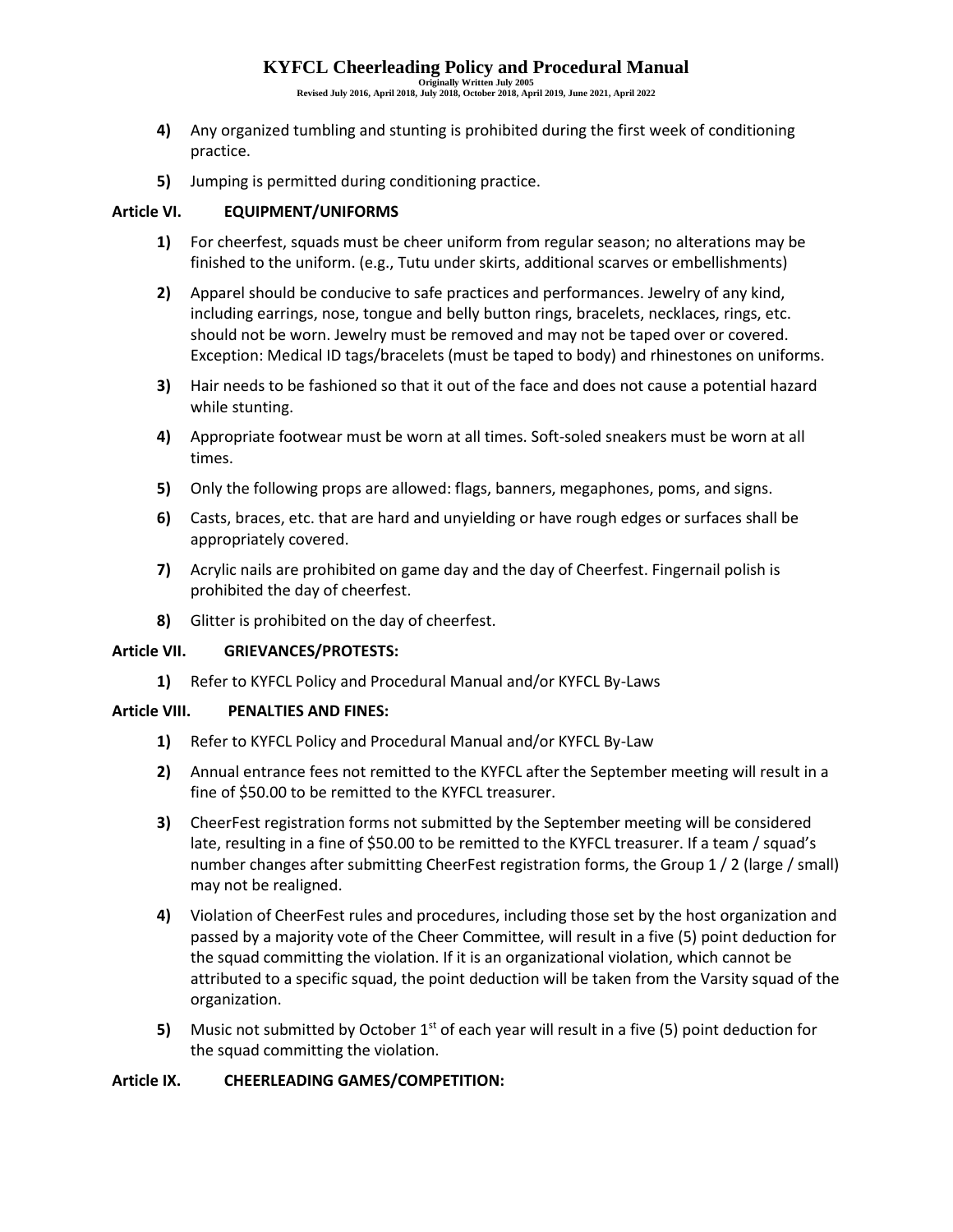**Originally Written July 2005 Revised July 2016, April 2018, July 2018, October 2018, April 2019, June 2021, April 2022**

- **1)** Code of Conduct
- **a)** KYFCL asks that the following code of conduct be adhered to during KYFCL Cheerleading Season and Competition Day in order to ensure the most positive experience for all participants involved
	- **i)** Any questions or concerns that affect a team's performance must be expressed by the coach to the appropriate KYFCL Officer.
	- **ii)** Any unruly behavior by coaches, participants or spectators will result in removal from the game or competition. No spirit wars or cheerleading battles allowed.
- **iii)** During competition:
- **a.** There will be no contact with the judges from any participant, coach or spectator.
- **b.** The judges' rulings are final on all decisions concerning deductions, specific rulings and final placement.
- **c.** One Smurf coach may be in the front of his/her squad for the purpose of awareness for the Smurf level squad only. Coach may neither prompt nor impede the judges. All other coaches at all other levels must remain in the back or at the music table as necessary
- **d.** Any Violation of the code of conduct will be assessed the following penalties per incident; Pre-CheerFest five (5) point deduction; Post-CheerFest \$100 monetary fine.
	- **2)** Grade/Eligibility Verification:
		- **a)** Refer to KYFCL Policy and Procedural Manual and/or KYFCL By-Laws
	- **3)** Legality Verification:
	- **a)** Refer to KYFCL Policy and Procedural Manual and/or KYFCL By-Laws
	- **4)** Judging Panels (Use third party judges):
		- **a)** Head Judge
			- **i)** The Head Judge is responsible for overseeing conflicts during competition. The head judge will also fill out his/her own score sheet for each performance. Head judge's scores will carry the same weight as a Panel judge. The Head Judge judges appearance, execution, routine, and showmanship
		- **b)** Panel Judges
			- **i)** The Panel Judges are responsible for scoring each team's performance based on the KYFCL score sheet. Each panel judge fills out his/her own score sheet for each performance. Panel Judges judge appearance, execution, routine, and showmanship.
		- **c)** Safety Judge
		- **i)** The Safety Judge will be responsible for scoring each team's performance for safety.
		- **d)** There shall be two independent rotating judging panels, (acceptable exception: single nonrotating safety judge) minimum of 5 total judges. If one safety judge is used, that judge will not rotate until end of a session
	- **5)** KYFCL Competition Scoring Process: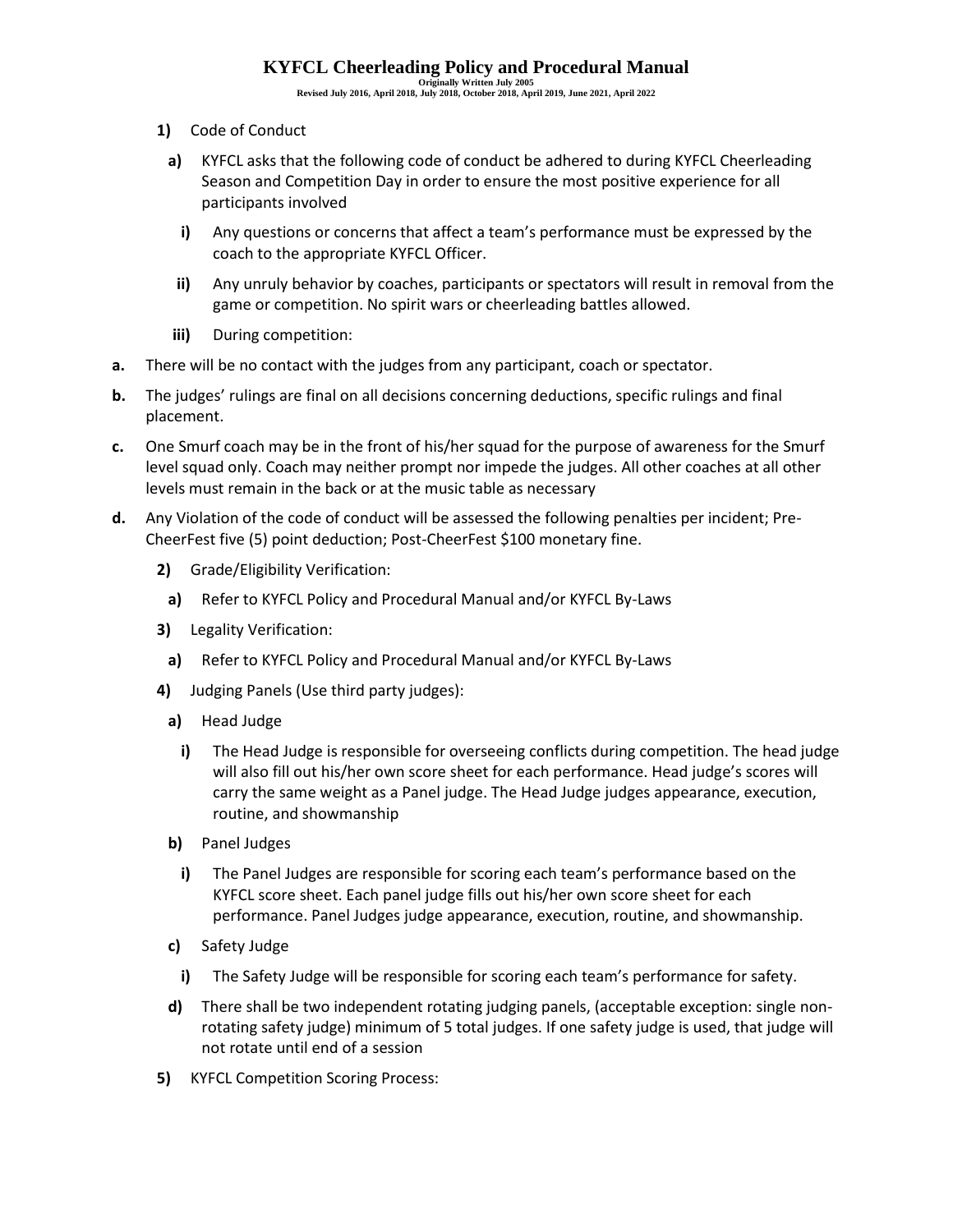**Originally Written July 2005 Revised July 2016, April 2018, July 2018, October 2018, April 2019, June 2021, April 2022**

- **a)** The scoring process for the KYFCL Cheerleading Competitions will be based on appearance, execution, routine, and showmanship. Scores for each category will range from 0-15 where applicable, (including tenths in points (Example 5.5, 9.2, etc.) All point deductions and/or penalties will be deducted as teams are competing.
	- **i)** Obvious Bobble/Mistakes
- **a.** Obvious errors during technical skills will result in deduction for EACH mistake. (Examples: out of sync [step, clap, voice, movement])
	- **ii)** Major Mistakes/Major Falls
- **a.** Major errors during technical skills will result in a deduction for EACH mistake. (Examples: fall or drop)
	- **iii)** Time Limit Violations
- **a.** Total Routine is as follows:
	- i. 10 or more seconds overtime .5 deduction
- **b.** Safety Violations/General Competition Guidelines
	- i. A deduction will be given for EACH safety/general competition guideline violation. Safety violations are in effect until the team leaves the performance floor. (Example: wearing jewelry, inattentiveness when spotting, illegal stunts, spacing and gawking)
- **c.** SPOTTERS: For stunts requiring spotters, the spotters must be squad members. For any stunt that requires a spotter, the spotter must be looking at the flyer at all times. The spotter cannot be looking at the crowd; they must remain focused on the flyer. The spotter must also be in a position to catch the flyer should they begin to fall. The spotter must either be bracing the stunt, or have their hands in position to catch the flyer. An inattentive spotter will result in a safety deduction.
- **d.** SAFETY PEOPLE: It is recommended that squads that whose routines includes stunts have at least 2 Safety People (do not have to be squad members) standing behind the performing squad who can move in to assist cheerleaders who may fall. Safety is their sole purpose. They cannot touch or assist climbers unless they are falling.
	- **iv)** Division Violations
- **a.** Refer to KYFCL Policy and Procedural Manual and/or KYFCL By-Laws
- **b.** The judges have the right to stop a routine, assess a deduction and/or disqualify a team for a uniform distraction. Each performer is required to take the necessary steps to avoid inappropriate exposure prior to the performance. (Examples: Skirts too short). A uniform distraction will result in a deduction.
	- **v)** General
- **a.** Any deductions for mistakes, time violations, safety guidelines or inappropriate choreography will be subtracted from the score where it occurs.
	- i. Deductions/penalties are assessed at the sole discretion of the judges based on the criteria set forth. All judges' decisions are final.
	- ii. Tying teams will cheer off using their "Hello" cheer.
	- **vi)** Music Information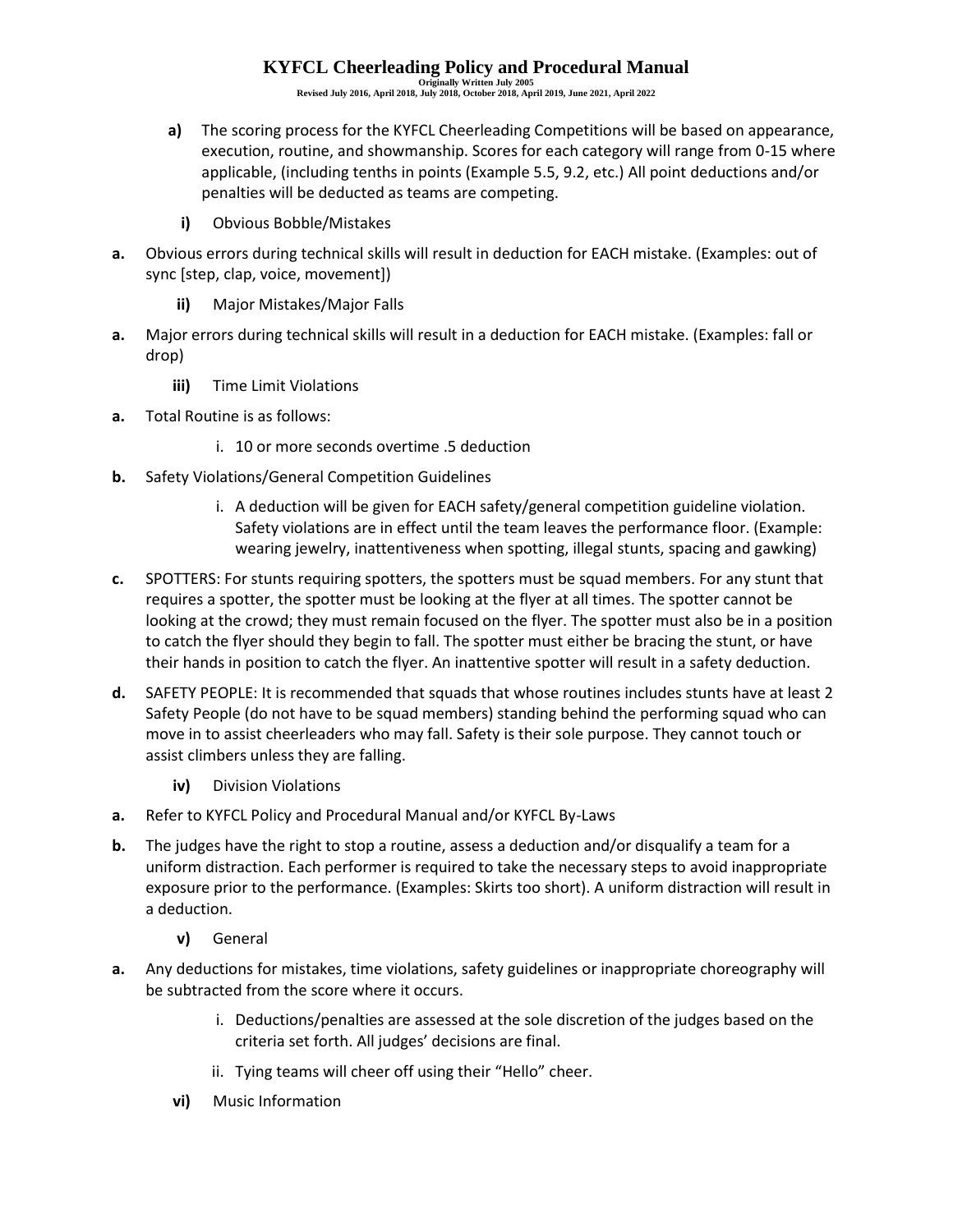**Originally Written July 2005 Revised July 2016, April 2018, July 2018, October 2018, April 2019, June 2021, April 2022**

- **a.** A deduction will be given for any vulgar or suggestive movements (hip thrusting, inappropriate touching/slapping/positioning to one another). Routines must be appropriate for family viewing and listening. KYFCL Sound Subcommittees must approve all music.
	- i. Music must be sent in MP3 format to the sound committee for approval. Music must be i.e., a CD, flash drive, digital device (e.g., Cellular Phone) and/or per the DJ's request for cheerfest. A representative from your team must know exactly when to start the music and the music must be cued when it is brought to the music table. The representative with your music should report to the music table when your team is called on deck. The person must stay at the music table throughout the team's performance and at the end of the performance; CD with them. CDs should be labeled with the team name. Coaches are strongly advised to create routines (mix music) that finish a few seconds under the time limit to ensure that the team does not go overtime. Judges' decisions on timing of total routine and music portion of routines are final. Music is due at the October  $1<sup>st</sup>$  of each year.
	- ii. Sound subcommittee members have 7 days (1 week) to approve or decline music.
	- iii. If the sound committee member declines the track, the committee member is to let the cheer rep. know where at in the track the discrepancy occurs. If the track needs to be fixed the team has 1 week to fix and resubmit the track for approval.

## **6) Performance Order**

a) Should be Alphabetical with host team having choice of going first or last. Exceptions: if a football game is held the same day as Competition, the teams playing will go first (visitor team) and second (home team).

## **7) Interruption of Performance**

- a) Injury
	- i) The judges reserve the right to stop a routine due to an obvious injury. In the event that an injury causes the team's routine to be interrupted, the team will have a chance to regroup, while other team performances continue, before performing their routine again from the beginning. The team will perform their routine after all other teams have performed. Judging will resume from the point at which the injury/ interruption occurred as determined by the judges. All point deductions accumulated to that point will carryover.
- b) Uniform Distractions
	- i) In the event the judges stop a routine due to a uniform distraction that occurs during competition, the team must perform their routine from the beginning. Judging will resume from the point at which the distraction occurred as determined by the judges. All point deductions accumulated to that point will carryover.
- c) Music
	- i) In the event a technical error causes a team's music to be interrupted, the coach will have the opportunity to stop the performance. The team / squad will have the opportunity at the end of the group to restart the routine from the beginning with a blank score sheet.
- **8) Scores & Rankings**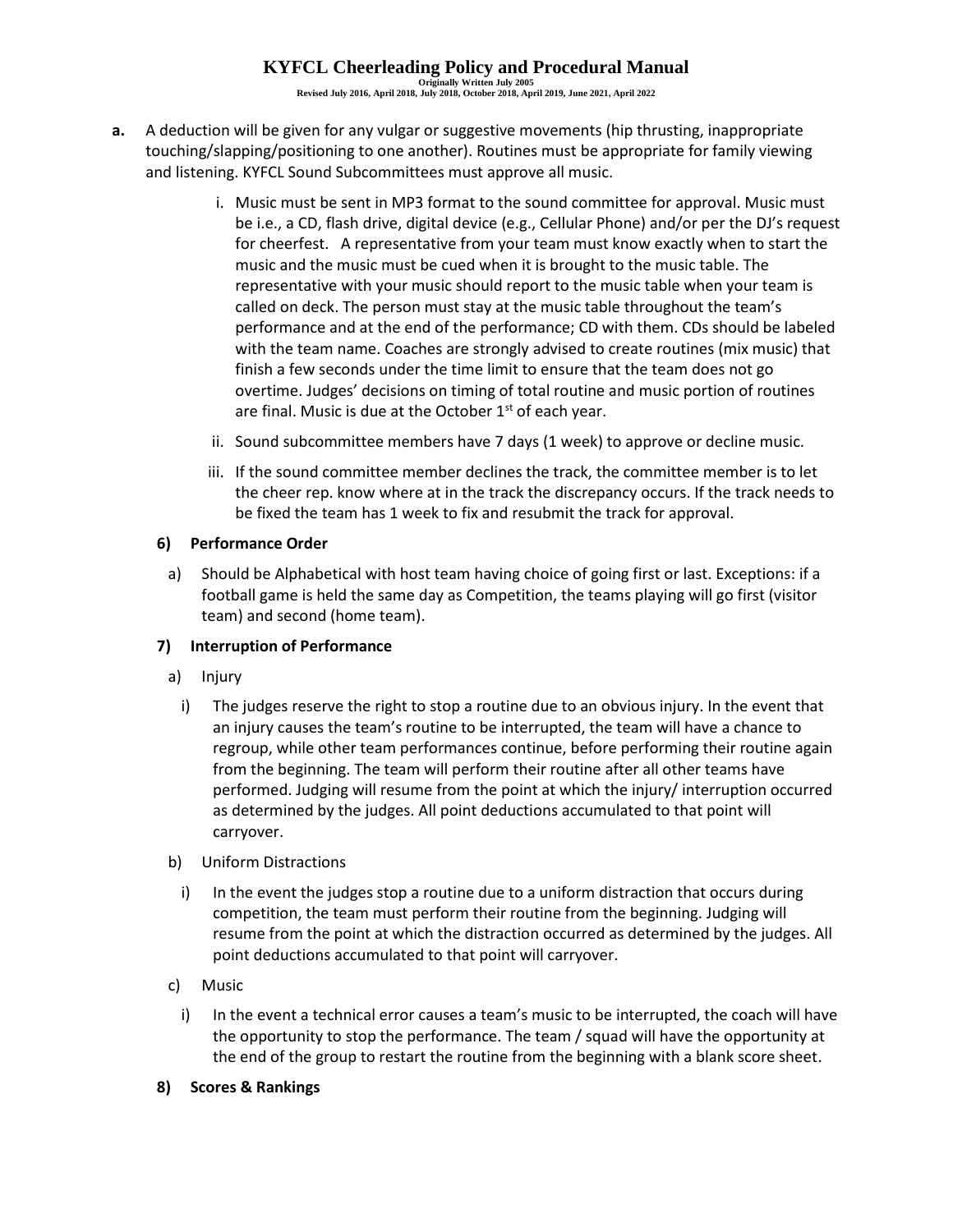**Originally Written July 2005 Revised July 2016, April 2018, July 2018, October 2018, April 2019, June 2021, April 2022**

- a) Score sheets will be provided to the judges by a designated KYFCL representative.
- b) Announcements of scores and rankings will not be done. Only winning teams will be announced. At the end of the competition, the cheer representative for each organization must sign to obtain their organization's score sheets.

## **9) Awards**

- a) First for Group 1 & Group 2
- b) Second for Group 1 & Group 2
- c) Third for Group 1 & Group 2
- d) Participation Award to teams that are not eligible to win. Participation awards will be provided to all cheerleaders participating.

### **10) Routine Requirements and Grouping**

- a) Each team will perform a routine consisting of a hello cheer or appropriately-spirited alternative, a chant, and a dance for a total time of 2 minutes and 30 seconds (150 seconds) with no order requirement.
- b) Any league member who has a competition team or a dance team will be ineligible to participate for awards. They will be invited to participate in the event. A Competition Squad is defined as: a team / squad of cheerleaders who participate in cheerleading competitions against cheerleading teams / squads not part of the KYFCL. The team / squad may or may not have the potential for advancement, IE, receive bids to future competitions, monetary awards, etc. The rules and regulations at such events are not the same as KYFCL Policy and Procedures. Said Competitions are not charity events. The team / squad may or may not have the same cheerleaders who cheer for football on the team / squad. The competitions may or may not occur during the KYFCL season, but the routines are practiced and / or preformed during the KYFCL season and / or at KYFCL CheerFest. The KYFCL member team promotes the team / squad as such. Any team in question may have the opportunity to approach the KYFCL Cheer Rep Committee and request an exception to participate for awards at KYFCL CheerFest.
- c) Teams will be divided into Group 1 or Group 2 depending on the number of members by squad (Smurf, JV, Mid, or Varsity.) (Example: Group 1 will have between 6-15 members and Group 2 will have between 16-30 members.)
- d) Timing will begin with the first organized word, movement, or note of music by the team after they are officially announced and have taken the floor. Cheerleaders must have at least one foot on the performing surface when the routine starts.
- e) Timing will end with the last organized word, movement or note of music by the team. Teams must exit the performance area immediately following the routine
- f) Routines must be appropriate for family viewing. Any vulgar or suggestive movements, or words, may result in a score deduction. No tear-away uniforms or removal of clothing is allowed.

#### <span id="page-6-0"></span>**Article X. GENERAL**

- 1. Use of or any apparatus used to propel a participant is not permitted.
- 2. Knee drops, seat drops, thigh drops, front drops, and split drops are prohibited.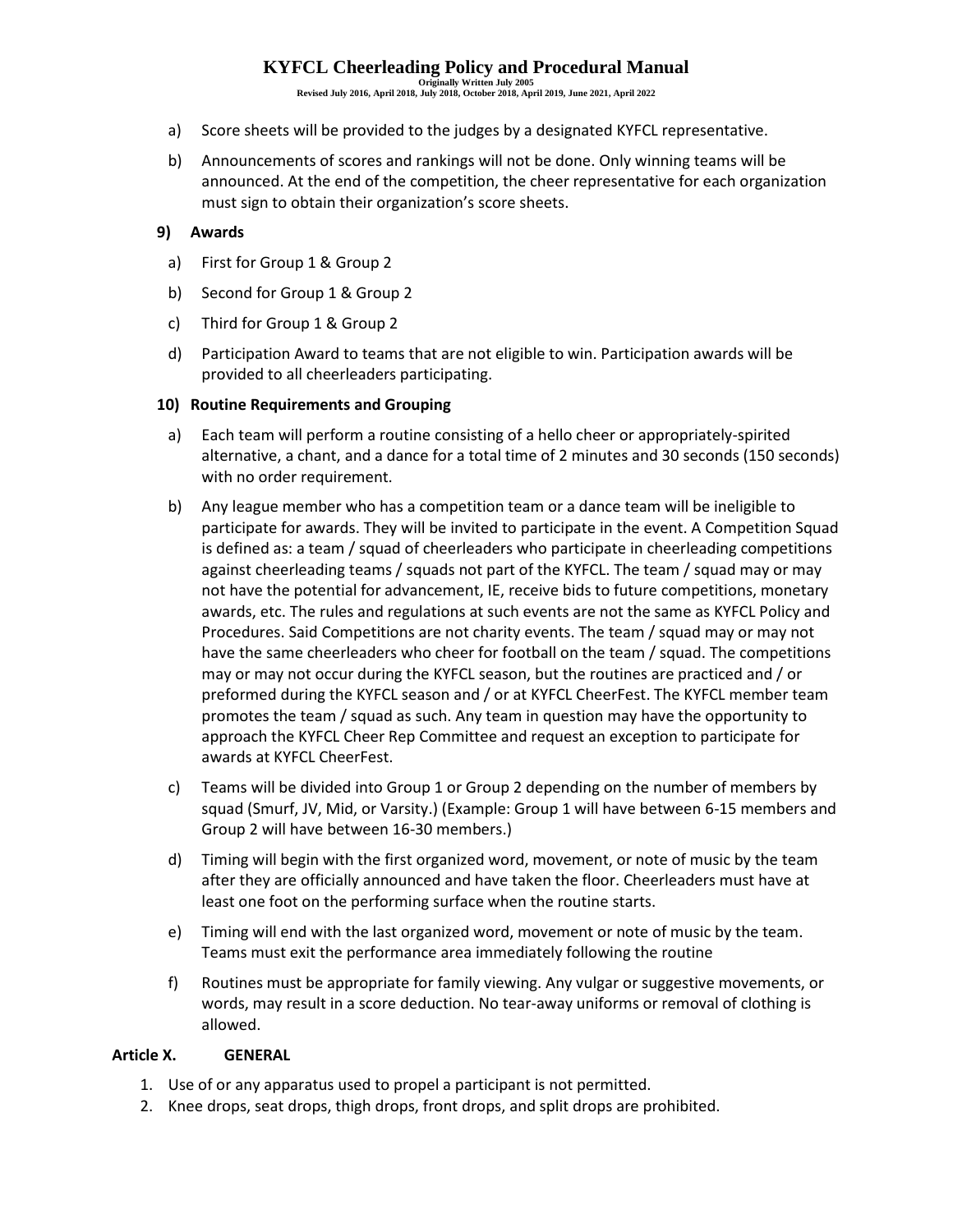**Originally Written July 2005 Revised July 2016, April 2018, July 2018, October 2018, April 2019, June 2021, April 2022**

## <span id="page-7-0"></span>**Article XI. TUMBLING**

- 1. Tumbling skills that exceed one flipping rotation with no hands and/or two twisting rotations in the air are prohibited. (No double backs or triple fulls).
- 2. Tumbling over, under, or through a stunt, individual, or prop is not permitted.
- 3. All gymnastic stunts must originate from the ground level.
- 4. The person performing a gymnastic stunt(s) may (without hip over-head rotation) rebound from his/her feet into a cradle.
- 5. Spotted or assisted aerial flips are prohibited. This includes toe and leg pitch flips.
- 6. Double cartwheels are prohibited. (Defined as 2 person connected cartwheel).

## <span id="page-7-1"></span>**Article XII. STUNTS/PYRAMIDS**

- 1. All stunts and/or pyramids are limited to two persons high. Any flyer must receive primary support from a base(s) that is in direct, weight-bearing contact with the performing surface.
- 2. A continuous back-spotter is required for prep level (chest) and above (extended) stunts. The back-spotter must watch the flyer at all times during the stunt.
- 3. No extended stunt\* may brace another extended stunt.
- 4. Teeter-totters, Pendulums, or any stunt where a cheerleader is in the prep position or higher may NOT come face down toward the performance surface to her bases, even if the cheerleader is braced by additional cheerleaders.
- 5. Flyers are not allowed to hold or pass through an inverted position during a stunt, toss, or dismount. This includes\*
	- a. needle stunts
	- b. suspended flips
	- c. supported handstand stunts
	- d. roll-ups into stunts

\* (Exception: Double-based suspended forward roll dismounts from shoulder stand level or lower.)

## 6. The below stunts are **prohibited**:

- a. Hanging pyramids
- b. No moving or rotating diamond heads
- c. Single-based split catches
- d. Vaults
- e. Superman's

Exception: Superman May be completed by Mid-Varsity or Varsity at a prep level and must have additional front spotter(s)

7. Flyers in a suspended split must have hand-to-hand contact with a base and must be supported on the back thigh

## <span id="page-7-2"></span>**Article XIII. TOSSES**

- 1. Basket tosses or any type of multi-based toss must be performed from ground level.
- 2. Must be dismounted to a cradle position by the original two bases, plus a spotter.
- 3. The flyer may not be tossed to another set of bases or to another stunt or toss before the cradle.
- 4. Basket tosses or any types of multi-based toss are limited to a total of four bases tossing the stunt.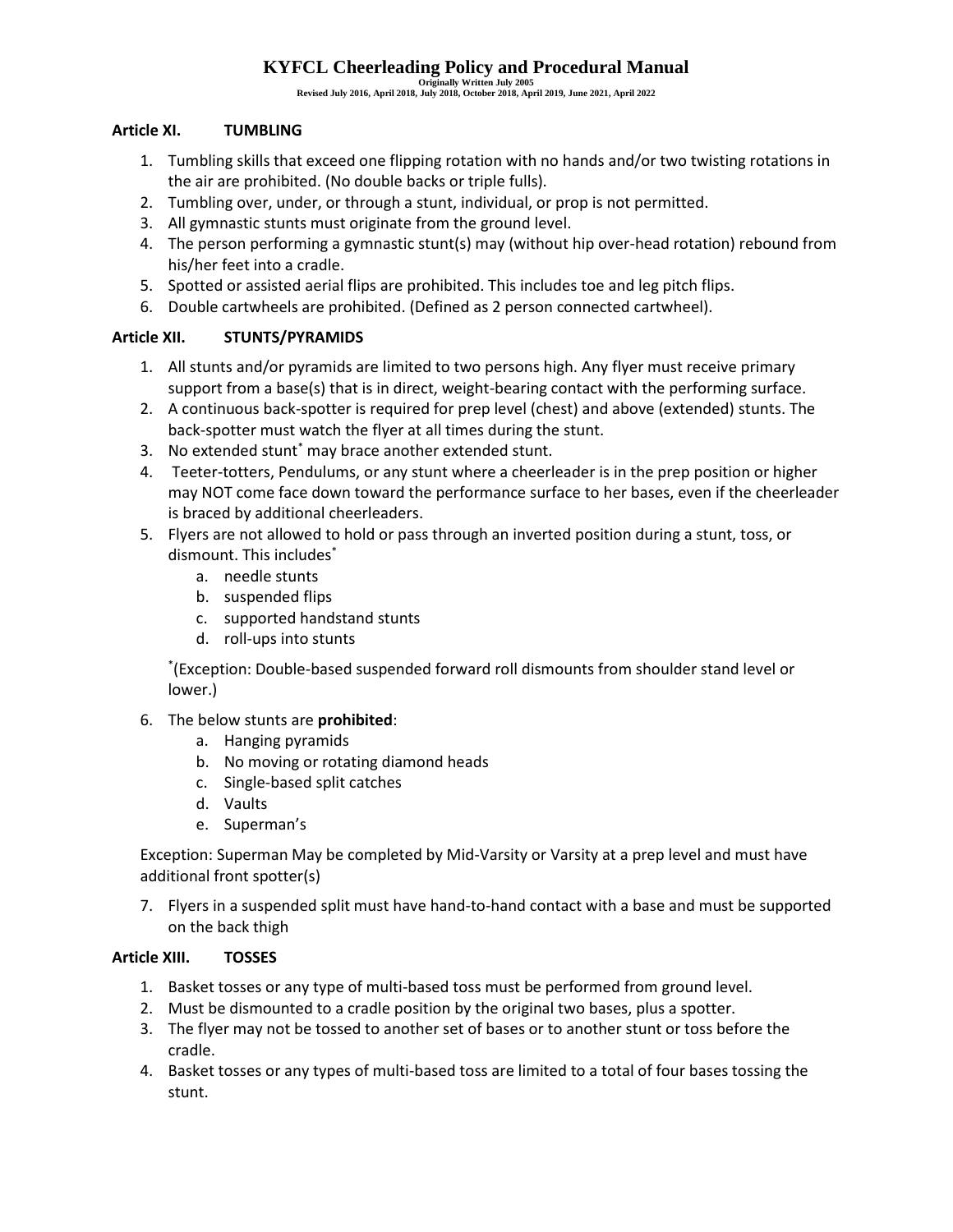**Originally Written July 2005 Revised July 2016, April 2018, July 2018, October 2018, April 2019, June 2021, April 2022**

- a. One base must be behind the flyer during the toss and may assist the flyer into the stunt. This base counts as one of the tossing bases
- 5. The head of a flyer must remain in line with the shoulders when hitting a back arch position during an aerial dismount from a stunt or pyramid.
- 6. The flyer may not snap their head backwards to increase the arch position.
- 7. Flyers may not be inverted at any point during the toss
- 8. The bases must remain stationary during the toss.
- 9. No traveling basket tosses.
- 10. No stunt, pyramid, or prop may move through or under a toss, and tosses are not allowed to be thrown over or through stunts, pyramids or props.
- 11. Helicopter tosses are prohibited.

## <span id="page-8-0"></span>**Article XIV. DISMOUNTS**

- 1. Dismounts from single-based stunts to a single-based cradle are permitted provided there is a separate spotter at the head-and-shoulder area of the flyer.
- 2. Dismounts from multi-based stunts stomach or below to a cradle require at least two catchers, and have a separate spotter at the head/shoulder area of the flyer.
- 3. Dismounts from multi-based tosses or multi-based extended stunts to a cradle must be cradled by a least 2 catchers and have a separate spotter at the head/shoulder area of the flyer.
- 4. Stunts may dismount to a new set of bases provided the original base(s) maintains contact with the flyer.

**NOTE**: A flyer may not be tossed from a stunt to a new set of bases.

- 5. Extended stunts may dismount directly to the cheering surface with at least 2 spotters on the landing. The original base(s) may spot the dismount.
- 6. No skills (i.e. twists, toe touches) are permitted when dismounting directly to the cheering surface without constant hand-to-hand contact with the base(s).
- 7. Suspended forward roll dismounts from a multi-based stunt, shoulder stand level and below, are allowed if the flyer maintains constant hand-to-hand contact with the base(s) on which he/she is standing.
- 8. Suspended rolls must dismount directly to the performing surface.
- 9. Tosses or aerial stunts may not dismount to a prone, face down position in a cradle.\*

\*Exception: log roll

10. Tension drops are prohibited.